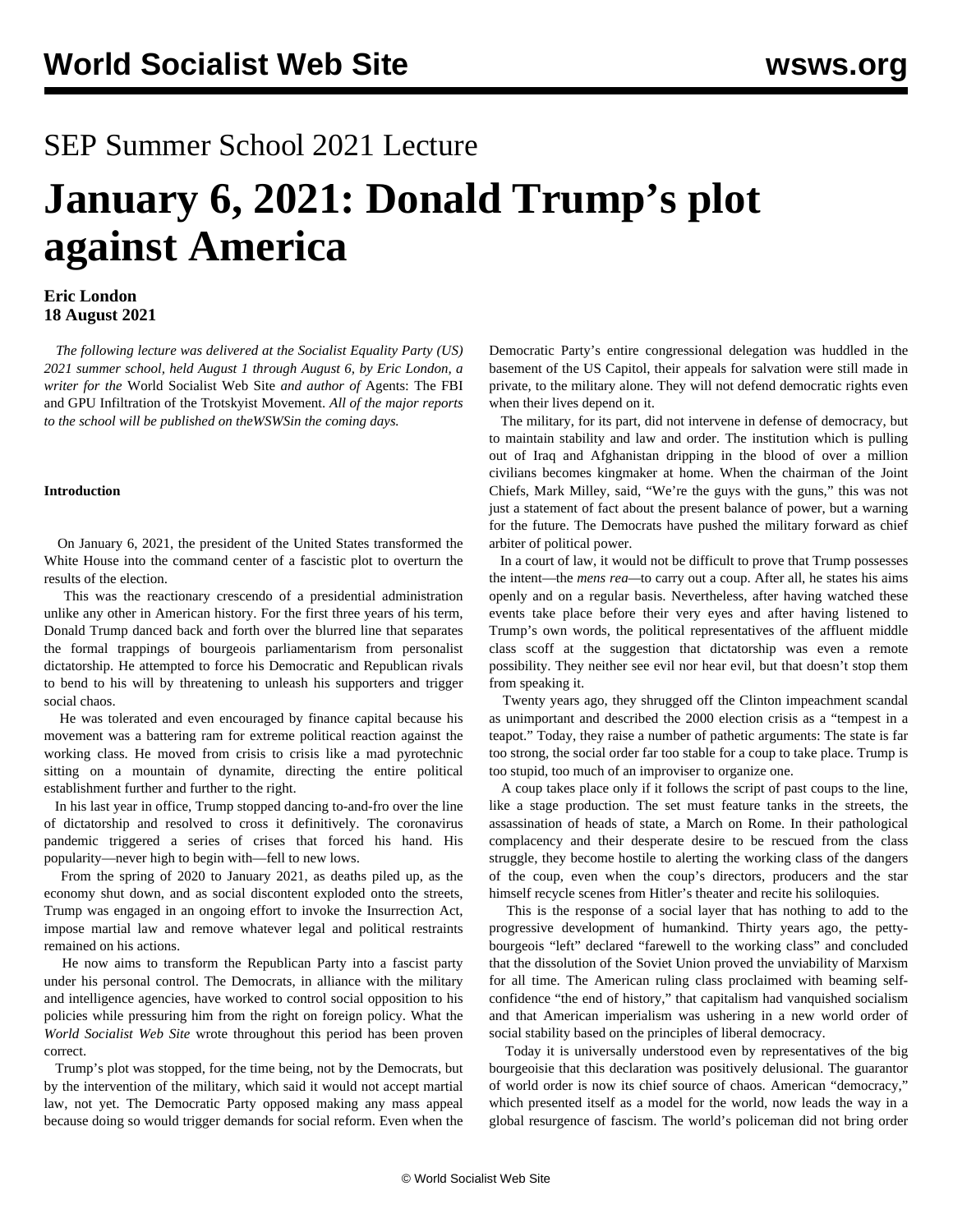and harmony, but war and a resurgence of inter-imperialist conflict.

 US imperialism destroyed entire societies in search of world domination, only to weaken its own position and tear its own society apart. Sections of the American petty-bourgeoisie that once believed in its American dream are now susceptible to Hitlerian nightmares. What was once the confident bulwark of world reaction against socialism abroad now promotes a strongman to crush the danger of socialism at home.

 As only the Trotskyist movement foresaw, American imperialism is having its rendezvous with disaster. The present juncture poses real dangers, but also has profoundly revolutionary implications. Which tendency prevails will be determined by the intervention of our party. So how did this all come to be?

#### **Who is Donald Trump?**

 Donald Trump was spat out after a half-century of political reaction during the decline of American capitalism's post-war boom. If Theodore Dreiser were to describe Trump's life, he would explain that Trump personifies a ruling class that is unimaginably wealthy, extremely ruthless and shockingly backwards. It is fitting that the story of Trump's family fortune begins in a whorehouse in the Yukon Territory, which his grandfather Friedrich, an émigré from Rhineland-Palatinate in southwest Germany, set up in the late 1890s to provide the miners of the Klondike gold rush with liquor and prostitutes. It was all downhill from there.

 Trump's grandfather moved to New York, where Trump's father, Fred, a fascist who praised Hitler and marched with the KKK, made the family's first millions. Born in 1946, Donald Trump's rise as a young man was made possible through draft dodging, his father's money, large and regular donations to both political parties, an army of lawyers and decades of desperate and tasteless self-promotion. He idolized his mentor Roy Cohn, his only true friend, who served as Joe McCarthy's attorney and was a driving force in the anti-communist witch hunts of the 1950s. Trump swindled his way into adulthood through the corporate bonanza of the 1980s in the era of Ronald Reagan. He was held up by the media establishment as the living icon of the god of American moneymaking in the time of capitalist triumphalism.

 Trump was an apt representative of American capitalism in its period of decline. He tore down historically protected buildings, replaced them with monstrosities and put his name on top. In 1987, the Stalinists invited him to Moscow to build a hotel in the name of perestroika. In 1989, Trump demanded the death penalty be brought back to kill the Central Park Five, innocent black youth framed up by the police for an assault they did not commit. In the 1990s he made friends with the Clintons, the Giulianis and the Epsteins. He built a national following with the help of NBC, which ran 15 seasons of his show "The Apprentice."

 In his own personal views, Trump is without a doubt an admirer of Hitler. In the recent book titled *Frankly, We Did Win This Election*, journalist Michael Bender describes a discussion between Donald Trump and his former chief of staff, John Kelly, in 2018.

 Trump told Kelly, "Well, Hitler did a lot of good things." Bender explains that "the chief of staff told the president that he was wrong, but Trump was undeterred. Trump pointed to Germany's economic gains once Hitler took over as chancellor."

 According to a 1990 interview with his then-wife, Ivana, Trump kept a book of Hitler's speeches in his bedside cabinet. *Vanity Fair* wrote that "Ivana Trump told her lawyer Michael Kennedy that from time to time her husband reads a book of Hitler's collected speeches, *My New Order*, which he keeps in a cabinet by his bed." William Shirer, author of *The Rise and Fall of the Third Reich*, explained, "In these speeches Adolf Hitler talks about his views on Jews and Other Races, his Domestic Program, his Foreign Policy, and the Aryan Master Race."

 Ivana also said that when one Trump Organization leader came to meet with Trump, he would always click his heels and say, "Heil Hitler," upon entering Trump's office. In the same interview, Trump's lawyer told *Vanity Fair*, "Trump is a believer in the Big Lie theory. If you say something again and again, people will believe you."

 None of this precluded Trump from being a longtime fixture in New York Democratic Party circles, and the same politicians hiding in a bunker under the Capitol on January 6 were in his office begging for money not so long before. From 1989 to 2009, Trump gave hundreds of thousands of dollars to the Democrats, far more than he gave to Republicans. He was a registered Democrat from 2001 to 2009. But, hitching his sails to the wind of the Tea Party movement, Trump launched the Birther campaign in 2011, insisting that Barack Obama was a Muslim and was not a US citizen. Four years later, he announced his run for president.

#### **The objective roots of Trumpism**

 Donald Trump, we have often remarked, did not fall out of the sky and into the Oval Office. He is the political personification of the most dangerous tendencies of nearly 200 years of American bourgeois reaction. The American ruling class, in its existential struggle for self-preservation, has conjured up all its historically derived experience in counterrevolution and spat it out in the presidency of Donald Trump.

 He borrows the strategy of the pre-emptive counterrevolutionary putsch from the Southern slaveowners, who viewed civil war as preferable to a Lincoln presidency. His imperialist threats echo the racist thug Teddy Roosevelt, who proclaimed that America had the right to dominate what he called "the world's waste spaces," a more polite version of Trump's "shithole countries."

 Trump idolizes Andrew Jackson for overriding the Supreme Court to force the removal of the Native Americans. He pines for the days of the old frontier, when sheriffs deputized the angry mob to hang suspected criminals. He warns of the Yellow Peril and the marauding hordes of immigrants, building detention centers on the same ground where Japanese internment camps once stood. He borrows the slogan "America First" from the Nazi-sympathizers around Charles Lindbergh. He speaks of communism and socialism in language more violent and unrestrained than that used even by Joseph McCarthy himself.

 His worldview is rooted in a fascistic social Darwinism that has always been present in the consciousness of the ruthless American capitalist class. What was subdued in the period of its explosive growth is unleashed in the period of its decline. Social programs and regulations on corporate exploitation must be eliminated so that society can return to its natural state, the survival of the fittest. It is Ronald Reagan's dream unleashed. The bipartisan response to the coronavirus pandemic has been to let the world's population get sick and die for the sake of the markets. In the eyes of the ruling class, the virus is cleansing society of the weak so that the strong may profit. If the masses complain, then "Let them drink bleach."

 There are two fundamental historical processes underlying Trump's rise to power. First, the intractable decline of US imperialism, the loss of its position of geostrategic domination, and the catastrophic impact of 30 years of permanent war on every level of American society. Second, the extraordinary growth of social inequality, which has shattered whatever remained of American bourgeois democracy, enforced by the artificial suppression of the class struggle carried out by the Democratic Party and the AFL-CIO. Both processes compel the ruling class ever further to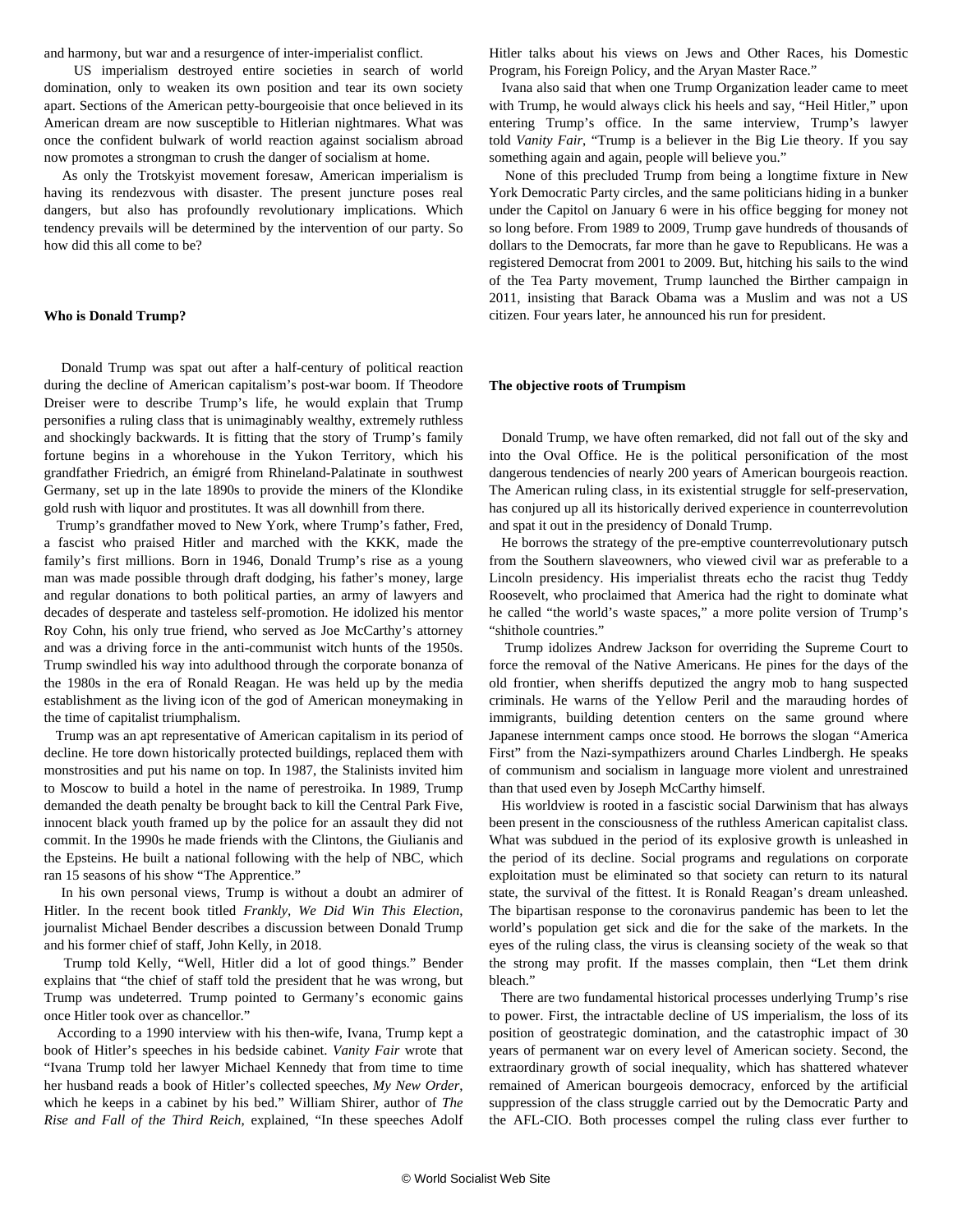reaction, motivated by fear of the increasingly real prospect of social revolution.

 In the 30 years since the dissolution of the Soviet Union, American imperialism has turned broad swaths of the world into smoldering ruins, while eviscerating domestic social programs and transferring trillions to the rich. The class struggle was ruthless, but one-sided. The country became an oligarchy. The trade unions complied with their own destruction and were reduced to rumps. The country is in a state of social collapse and social distress has no progressive outlet within the framework of the capitalist system. Mass shootings and other outbursts of despair and backwardness take place on a regular basis.

 In 2000, amid the crisis surrounding the US presidential election, the International Committee of the Fourth International explained that bourgeois democracy could not survive on such rotten foundations. In December of that year, as the Supreme Court deliberated over whether to halt the counting of votes in Florida, David North said:

 What the decision of this court will reveal is how far the American ruling class is prepared to go in breaking with traditional bourgeois-democratic and constitutional norms. Is it prepared to sanction ballot fraud and the suppression of votes? Is it prepared to install in the White House a candidate who has attained that office through blatantly illegal and anti-democratic methods? A substantial section of the American ruling elite, and perhaps even a majority on the Supreme Court, is prepared to do just that. This is because, among this social layer, there has been a dramatic erosion of support for traditional forms of bourgeois democracy.

 The decision rubber-stamped the theft of the 2000 election, and the Democrats complied without a fight. There was no constituency within the ruling class for the defense of democratic rights. The path was open for Bush, Cheney and their allies at the Project for a New American Century to use the shadowy events of September 11 to launch the wars in Afghanistan and Iraq.

 The ruling class inaugurated a period of relentless nationalist propaganda and police state repression. Incredible crimes were justified by the war on terror. There was endless flag-waving and the military and intelligence agencies were elevated above civilian life, placed beyond criticism, their powers greatly strengthened through the PATRIOT Act. The state transformed itself into a massive covert operation, as Edward Snowden, Chelsea Manning and Julian Assange would soon reveal. Rudy Giuliani was held up by both parties as America's Mayor, certainly a great leader, perhaps a future president. Giuliani himself tried to cancel the New York City elections that year, an experience that he would later bring to bear as Trump's accomplice in the 2020 election fraud lie.

 The Democratic Party supported the Bush administration in ushering in this period of extreme reaction. Shocked by the massive anti-war demonstrations of 2002-2003, the Democratic Party turned further to the right, supporting the war in Iraq and sanctioning the Bush administration's crimes in those rare instances where the executive branch deigned to notify the Congress of its plans. The Democratic Party sank Howard Dean's primary run after the Vermont governor emerged as a rallying point for growing anti-war sentiment in 2004.

 Permanent war and state repression had a toxic impact on American society. War seeped into every social vein. In the 2004 essay *Militarism and Social Polarization*, as the words Bagram, Guantanamo and Abu Ghraib entered the lexicon, David North explained the impact these wars would have on American society:

 We are not dealing with merely a process of intellectual degeneration. The relentless accumulation of wealth in a very small stratum of the American people has the inevitable impact of narrowing the real social base upon which bourgeois rule rests. The ruling class is compelled to create another base, consisting of elements that stand outside of, and are, to a considerable extent, independent of, the broad mass of the people. This is the role of the volunteer army, which is supplemented by gangs of contract killers and torturers hired by the military to augment the forces of repression in Iraq and Afghanistan. The experience of urban warfare in Iraq, where American soldiers become accustomed to, and, in some cases, even acquire a taste for, killing and repressing civilians on a mass scale, is creating a dangerous social type upon which the ruling elite will increasingly depend to maintain "law and order" in the United States.

 In 2007-2008, a global financial crisis on a scale comparable only to the Great Depression threw millions out of their homes, led to widespread unemployment and levels of social suffering not seen since the Hungry Thirties. George W. Bush was the most hated president in history and the wars were viewed by most of the population as crimes carried out through lies. Barack Obama rose to prominence promising "hope" and "change" and won in a landslide election that took place weeks after the collapse of Lehman Brothers and AIG. A massive bailout was arranged for the banks and nothing done for the masses of people. The American ruling class announced to the world that this time there would be no New Deal, Fair Deal, or any deal at all.

 Social inequality came to dominate every aspect of political life, though it received virtually no mention by any politician or the corporate press. The Obama administration was a battering ram for the financial aristocracy and a privileged section of the upper middle class that makes up the "next nine" percent behind the aristocrats in the top 1 percent. The administration responded to Occupy Wall Street protests in 2011 with no change in policy. Under the Obama administration, the Democratic Party's definitive break from any social reform program was solidified. It deported three million immigrants and expanded the wars in the Middle East, North Africa and East Africa.

 On April 30, 2015, Bernie Sanders announced his candidacy for the Democratic Party presidential nomination. Though it was assumed Sanders would play the role of left "also-rans" like Dennis Kucinich, Sanders would win 13 million votes as a "socialist" calling for political revolution in the land of anti-communism. The Democratic Party cheated him of the nomination in 2016 and made plain it would never enact policies that would challenge the wealth of the aristocracy.

 On June 15, 2015, Trump announced he was running for president in a fascist speech that began with the words, "Our country is in serious trouble," and ended with "Make America Great Again." It was a rallying cry for the darkest trends in American society: racism, extreme nationalism, militarism and anti-immigrant xenophobia. The Democrats called Trump's supporters "deplorable," but it was the Democrats themselves who promoted such sentiments as nobly patriotic during the war on terror.

 The media mocked Trump's launch and the political establishment sagely agreed he had no chance. But he, too, would wildly exceed their expectations. His opponents in the Republican primary one by one expressed their moral outrage over Trump's racist appeals, only to transform themselves into his most sycophantic senatorial gauleiters.

 In November 2016, after a violent campaign in which he threatened to declare himself winner even if he lost the vote, Trump was the second most hated person in America. But the most hated person was Hillary Clinton, who spent much of the campaign denouncing the working class,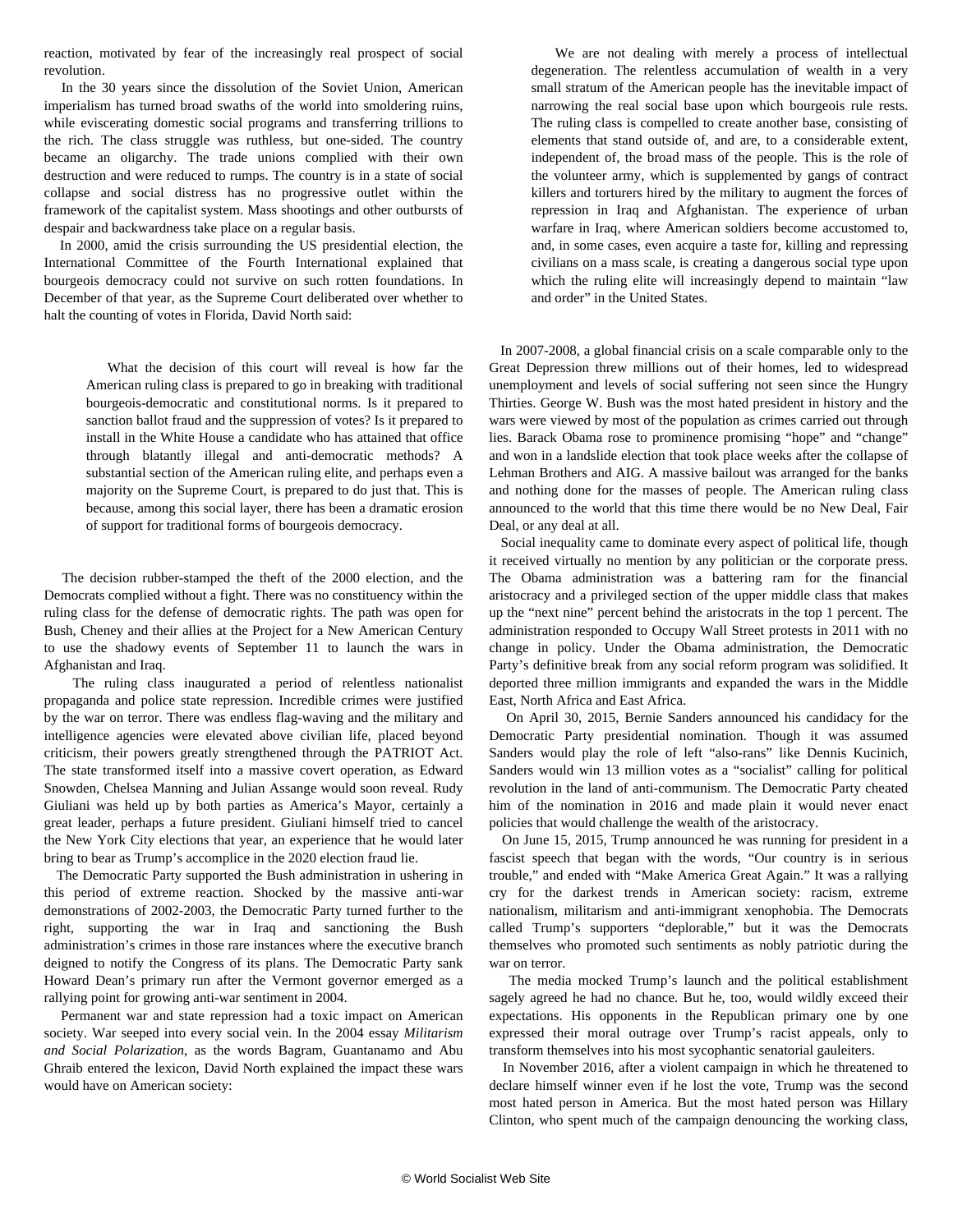telling coal miners she was going to put them out of work forever, and intimating that white people are all racist.

 In 2016, for the first time in its history, the Democrats won a majority of votes from the wealthiest 10 percent of voters. The Democratic Party had the support of the pseudo-left, which called for supporting Clinton. The decades-long enrichment of the privileged upper-middle class pushed its politics farther to the right.

 Bush-era social critics like Jon Stewart and Steven Colbert became smiling spokesmen for the establishment. Under Obama, groups like the ISO and Socialist Alternative rejected "knee-jerk anti-imperialism" and supported the Democrats' wars abroad. Within the top 10 percent, identity politics became a weapon in the fight for positions and privilege. The proponents of racial and gender politics grew more zealous and more prominent as inequality grew and the ruling class sought measures to divide workers and protect its interests.

 But the Democrats lost the Electoral College. Support collapsed in industrial Democratic cities like Milwaukee, Detroit and Philadelphia. Democrats ran a bellicose campaign denouncing Trump as a stooge of Russia and lost the most support in counties with high casualty rates from the wars in Afghanistan and Iraq.

 For several hours on election night, Clinton refused to concede. Her popular vote lead was growing as the Pacific states turned out massively against Trump. Longtime Clinton advisers urged her to fight. But then, Barack Obama called her, twice, speaking to her as a representative of the intelligence agencies and commander in chief of the military. He told her that her concession was necessary to avoid social instability. She complied. Barack Obama greeted Trump warmly at the White House, said the election was an "intramural scrimmage" between two sides of the same team, and, having declared that this was "the best time to be alive," poetically left the mainland for a Caribbean vacation with billionaire Richard Branson.

#### **The Trump administration assumes power**

 Trump entered the White House in January 2017 having lost the popular vote by a greater margin than any previous victorious candidate in history. He was aware that the vast majority of voters who supported him did so because they were angry and confused, not because they were fascists like him. But he used the power of the presidency to cultivate a fascist base and to build support within the military and the repressive apparatus of the state, where the roots of power lie. He targeted rank-and-file soldiers, police and immigration officials, all of whom he visited in campaign-style official visits.

 During his inauguration speech, he ordered military officers to appear behind him, but the soldiers then received an order to pull back. In an appeal to the military brass and the financial elite, Trump appointed a cabinet comprised first of generals and second of bankers. The Democratic Party and corporate media heaped praise on Trump for these "reasonable" nominations, and the Democrats in the Senate voted to confirm his cabinet full of "adults in the room."

 But Trump also appointed Steven Bannon his chief strategist and Stephen Miller his senior adviser, the two most powerful non-cabinet level positions after the chief of staff. And it was these two fascists—especially Miller—who would guide the White House's political strategy.

 To the radical middle class, the fact that Trump did not have absolute power to do whatever he pleased from day one is proof that Trump cannot be a fascist or aspiring dictator. This shows how little they know about history. The Trump cabinet reflected the unstable character of the alliance forged by its reactionary social constituencies. From the start it was a bloc of the military and the banks with fascists in the shadows and Trump at the head. In January 1933, Hitler could only form a government based on an alliance with the German National Peoples Party, the traditional archconservative party, and its leader, Alfred Hugenberg. In his February, 1933 essay *Before the Decision*, Trotsky wrote:

 The government of Hugenberg-Hitler includes within itself a complex system of contradictions: between the traditional representatives of the agrarians on the one side and the licensed representatives of large capital on the other; between both of these on the one side, and the oracles of the reactionary pettybourgeoisie on the other. The combination is extremely unstable. In its present form it will not long endure.

 Trotsky explained that even as chancellor, Hitler's action was limited by his bourgeois opponents. Writing weeks before the Reichstag Fire and the Enabling Act, Trotsky said that barring some extraordinary event that thrust Hitler to total control, the contradictory character of Hitler's coalition meant he "must provoke a semblance of civil war (he himself is afraid of an out-and-out civil war)" to maintain power. Trotsky continued, "[Hitler's] substantial colleagues in the ministry, at whose disposal are the Reichswehr and the Steel Helmets, would prefer to strangle the proletariat by 'peaceful' measures. They are much less inclined to provoke a minor civil war for fear of a big one."

 At some basic level, Trump understood this about his rivals within the ruling class, though he did not command the type of movement Hitler had at his disposal in 1933. At each stage, he provoked social tensions to the breaking point, knowing that a semblance of civil war and the growth of instability would strengthen his coalition from above. The greater the opposition to Trump's policies from below, the more the ruling class relied on the unsavory methods of his supporters to protect their wealth. Trump guaranteed them a rising stock market, tax cuts and an end to all restrictions on profits, and he promised to crush the social opposition that would inevitably ensue. Trotsky wrote in *Before the Decision*:

 The investiture of Hitler with power served a twofold purpose: first, to decorate the camarilla of property owners with the leaders of "a national movement"; and secondly, to place the fighting forces of fascism at the direct disposal of the proprietors.

 It was not with a light heart that the high and mighty clique made a deal with the malodorous fascists. There are too many, all too many fists behind the unbridled upstarts; and therein lies the dangerous side of the brown-shirted allies; but in that very same thing is also their fundamental, more exactly, their only advantage. And this is the advantage that decides, for such are the times now that there is no guaranteeing property except with fists. There is no way of dispensing with the Nazis.

#### **The political strategy of the Trump administration, 2017-2019**

 For the first three years of his administration, Trump cultivated a pogrom-style atmosphere against immigrants, whom he scapegoated for social ills, and used attacks on immigrants as the chief ideological lever to build a fascist movement independent of both parties. He appealed to fascist groups and inspired a culture of political violence against opponents. He tested and expanded the power of the executive branch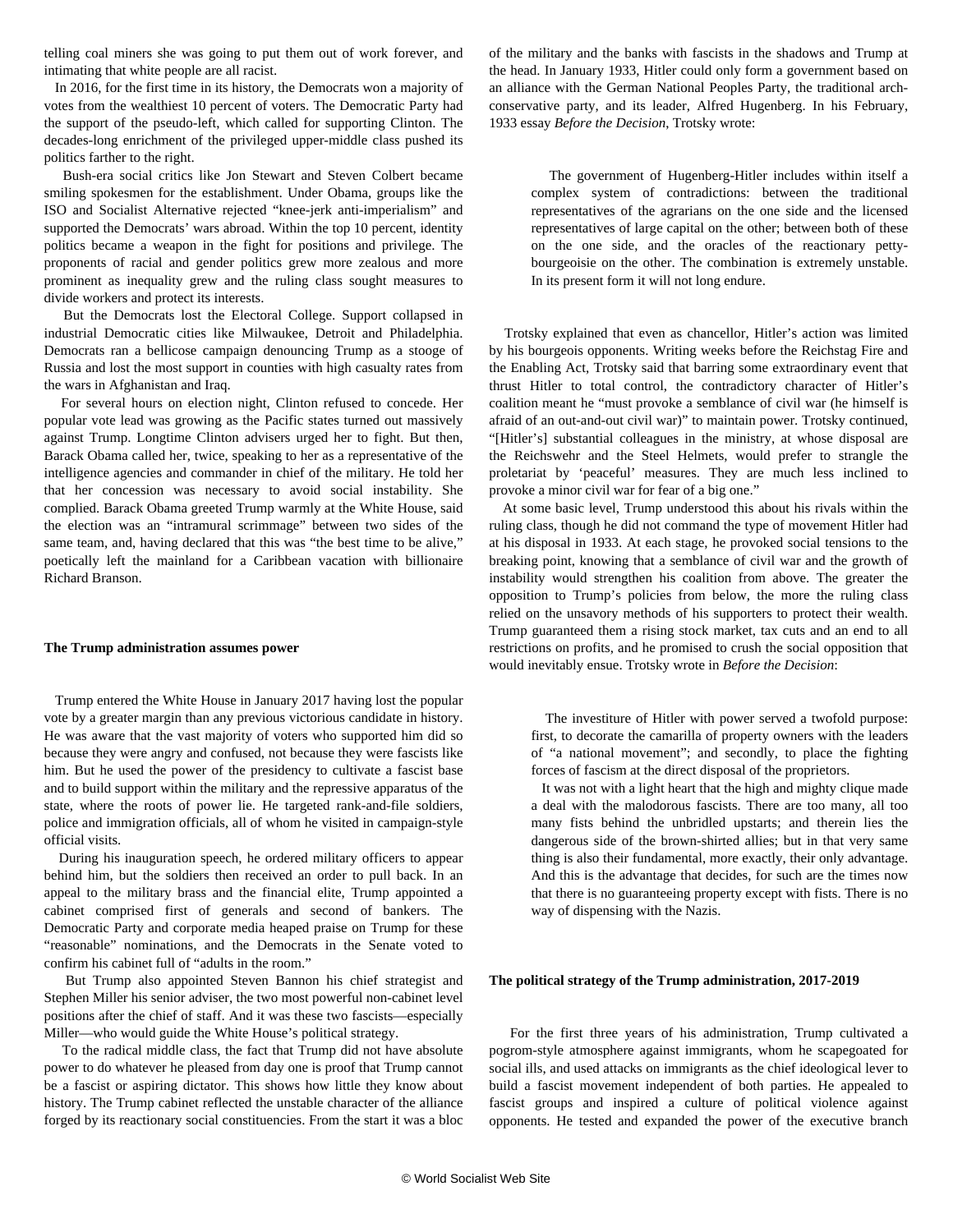through declarations of national emergency. He floated the possibility of arresting his opponents, canceling elections and remaining in office permanently. He flaunted court decisions and attacked the legislature's power of the purse.

 Trump aimed to transform Congress into a body to be consulted when it agreed and ignored when it didn't, and the judiciary into a rubber stamp staffed with his appointees. Over the course of his term, Congress and the courts followed Trump's strategy, bending to his will and affirming the "legality" of his extra-constitutional measures at every step.

 His first initiative in office, in January 2017, was to ban travel from seven majority-Muslim countries on the advice of fascist aides. In February, Trump and Miller claimed that undocumented immigrants cast three million illegal votes for Clinton. At a rally in July, he told police in Long Island to get "rough" on people, calling gang members "animals" who transformed "beautiful quiet neighborhoods into blood-stained killing fields." In August, he threatened to unleash a possible nuclear war, warning North Korea he would bring down "fire and fury" if they challenged sanctions. Later that month, he praised neo-Nazis as "very fine people" after a fascist murdered Heather Heyer in Charlottesville, Virginia.

 In February 2018, he told a Cincinnati rally that Democrats engaged in "treason" when they refused to applaud his State of the Union Address. In March, he joked about remaining "president for life" at a private speech to donors. In April, he signed a proclamation deploying the National Guard to the border and ordered immigration officials to begin separating thousands of children from their parents, many of whom have not been and will never be reunited. In June, he proposed ending due process for immigrants. In July, he tweeted a threat to destroy Iran. In August, he began calling the press the "enemy of the people." In October, a fascist shot and killed 11 people at a synagogue in Pittsburgh. In November, with Trump's support, the border police at the Tijuana border launched a savage attack on a caravan of immigrants from Central America.

 In February 2019, Trump declared a national emergency at the border and ordered construction of a massive border wall. In April, he threatened to permanently close the US-Mexico border. In May, he laughed when a supporter at a rally in Florida shouted that immigrants should be shot. In June he threatened massive immigration raids on 10 so-called "sanctuary cities."

 In July, he congratulated fascist war criminal Eddie Gallagher on his acquittal in military court. On July 4, he put tanks on the streets of Washington D.C. for his "Salute to America." Two weeks later, he called four Democratic congresswomen "communists" and told them to "go back to the crime-infested places from which they came." He encouraged crowds to chant, "Send Ilhan Omar back" at a rally in North Carolina. The Supreme Court ruled Trump could use military funding to build his border wall. In August, a fascist Trump supporter killed 25 people at a heavily immigrant Walmart in El Paso, Texas.

 In October, the *New York Times* reported that Trump had stated he wanted to shoot migrants in the legs and keep them away from the southern border with a trench filled with water, alligators and snakes. Trump also reportedly asked for a cost estimate for an electrified wall with spikes that could pierce human flesh. That same month he told a crowd in Minneapolis that troops would be coming home from Syria because "we may need them for something else," i.e., for use domestically. In November, Trump's secretary of defense, Mark Esper, fired Navy Secretary Richard Spencer over the latter's refusal to reverse the demotion of war criminal Eddie Gallagher. Trump called Gallagher "one of the ultimate fighters," saying of Gallagher and two other war criminals, "I stuck with three great warriors against the deep state."

 From 2017 to 2019, Trump was ever encroaching on democratic norms as the courts and Democratic Party consistently gave way. As Trump built his extra-legal coalition, the strategy of the Democratic Party was to

downplay the danger of his fascist strategy, ignore or join in his ruthless attacks on immigrants, and oppose him from the right on questions of foreign policy.

 The Democrats' strategy was dominated by an understanding that any appeal to the social needs of working people could produce a social explosion. They adopted the method of the palace coup. They viciously harangued Trump as a Russian stooge and attempted to impeach him not for his constant violations of the Constitution, but for a phone call with Ukrainian President Zelensky. In the June 2017 statement "Palace coup or class struggle," we wrote:

 The working class confronts in Trump and his administration a vicious enemy, dedicated to the destruction of its democratic rights and a further lowering of its living standards. It is a government that is pursuing an international agenda based on "America First" chauvinism. The working class must oppose this government and seek its removal. But this task must not be entrusted to Trump's factional opponents in the ruling class.

 As Trump carried through his term, his popularity fell and social opposition grew. Trump used this dynamic to increase the power of his office by inducing big capital to rely on his methods. This strategy would come to a head in 2020.

#### **Trump and Hitler**

 Characterizing the final year of Trump's term requires drawing a historical comparison. In the statement "No to American fascism," we wrote:

 To downplay, let alone deny, the fact that the Trump presidency is metastasizing rapidly into a right-wing authoritarian regime, with distinctly fascist characteristics, is to close one's eyes to political reality. The old refrain, "It can't happen here"—i.e., that American democracy is eternally immune from the cancer of fascism—is hopelessly out of date.

 That has proven to be absolutely correct. We now know that Trump and his advisers were consciously copying the strategy of Hitler and the Nazis in the lead-up to Hitler's appointment as chancellor in January 1933.

 The role of Stephen Miller, in particular, cannot be underestimated here. He was one of a small handful of Trump's most trusted advisers. He is the only staff member whom Trump has never publicly attacked. He is clearly a fascist and a careful student of Hitler.

 Miller is the son of liberal Santa Monica, California landlords. His great grandfather immigrated to the US from Belarus to escape the Tsar's anti-Jewish pogroms. His Santa Monica High School yearbook quotation was from Teddy Roosevelt: "There can be no fifty-fifty Americanism in this country. There is room here for only 100 percent Americanism, only for those who are American and nothing else."

 His rise to national prominence was itself the product of the Democratic Party and the proponents of identity politics. Miller became a regular on CNN and Fox News as a 20-year-old Duke student when, as a prominent campus right-winger, he defended the Duke lacrosse team from allegations they raped two women at a frat house in March 2006. When it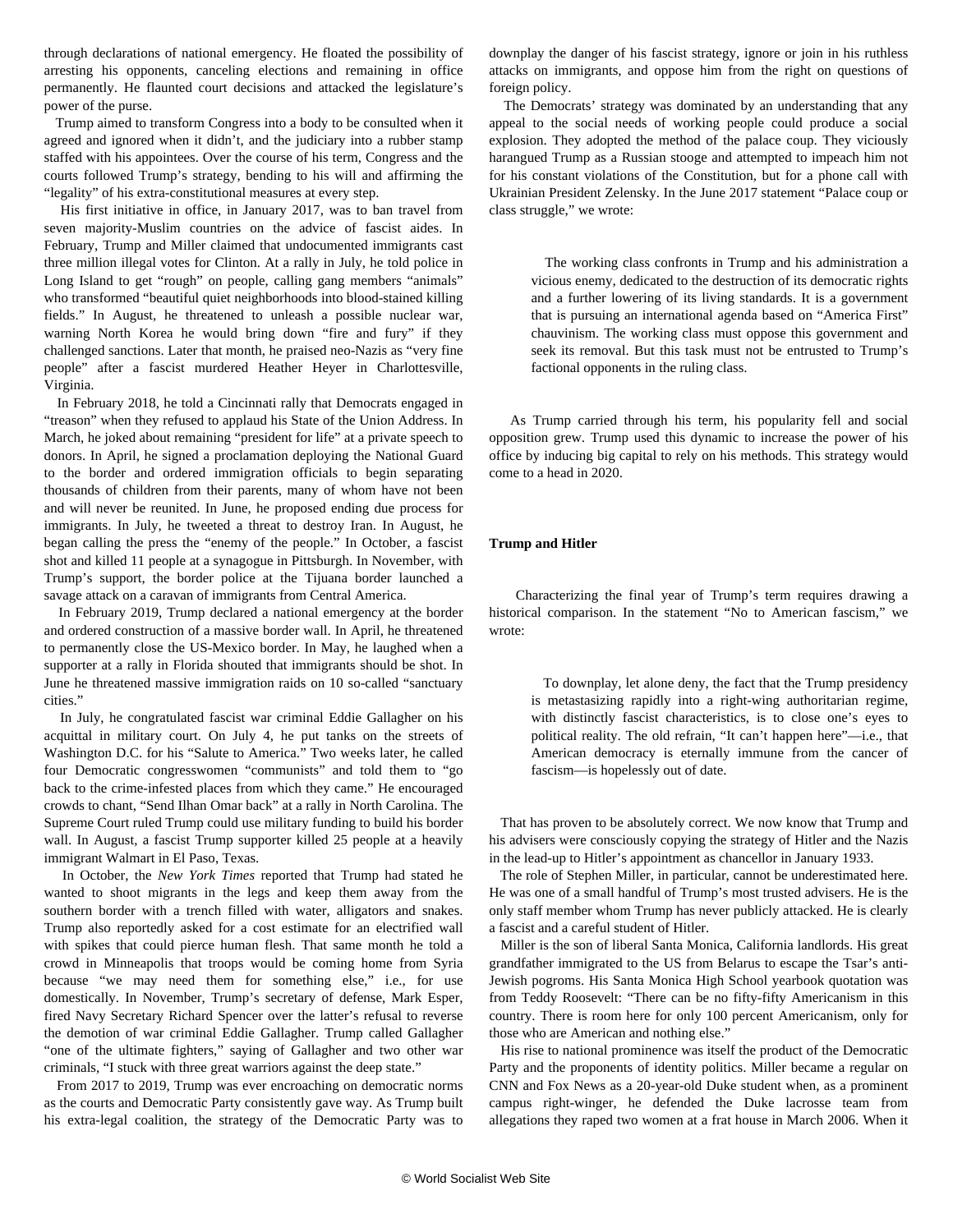became clear that the lacrosse students were not, in fact, guilty of rape, Miller parleyed his role as an opponent of the overreach of identity politics into staffer jobs for Republican congresspersons, including Minnesota's far-right Michelle Bachman, and then Alabama Senator Jeff Sessions.

 Once in the White House, Miller was placed in charge of Trump's immigration policy. His strategy was based on Hitler's writings on the US immigration system. In 1928, Hitler wrote approvingly of how the US Immigration Act of 1924, enacted by both parties with the signature of President Calvin Coolidge, excluded non-white "strangers of the blood" from the US. Hitler repeatedly praised the 1924 act and American immigration law generally as a great tool in racial purification.

 In a series of leaked emails from 2015 and 2016 provided to the Southern Poverty Law Center by a former Breitbart writer who corresponded with him, Miller gushed repeatedly over the 1924 Immigration Act of which Hitler was so fond, heaped praise on Coolidge, and cited fascist websites like *American Renaissance*, VDARE and the Center for Immigration Studies as the basis for his plans in the White House.

 Miller promoted the fascist novel *The Camp of the Saints*, whose plot features a horde of Indian immigrants invading France and raping white women with the help of French socialists. When Miller was a student at Duke University, he worked closely with open neo-Nazi Richard Spencer, who said of Miller, "I knew him very well when I was at Duke."

 The anti-immigrant basis of Trump's strategy was not the only way the American president modeled himself on the German Führer. Trump promotes his Big Lie conspiracy theories about the "Wuhan lab leak" and election fraud, mimicking Goebbels. His speeches, which are almost all written by Miller, are full of terms pulled directly from Hitler, including denunciations of "special interests," "cultural Marxism," the "lying media," and even references to QAnon-style secret "child trafficking" rings, a specter that was also regularly referenced by Hitler and his supporters as part of their anti-Semitic propaganda.

 Trump's rallies, which he carried out regularly during his term, were also pageants of nationalism, violence and anti-communism. Like Trump, Hitler and Goebbels would regularly threaten hecklers and encourage supporters to rough them up. In his book *Unfathomable Ascent*, Peter Ross Range writes:

 In industrial Essen, a steelworkers' and coal miners' town, Hitler fanned the anger of a roughshod audience that was spoiling for corporeal vengeance against the authors of all ills: Communists, Jews, big business. The crowd roared when Hitler issued a blunt endorsement of thuggish tactics. If five hundred Communists stormed the hall—filled with eight thousand Nazi supporters—Hitler said he would simply tell the police, 'leave this to us!' Everyone in Hitler's audience knew what he meant, especially the young men no doubt rubbing brass knuckles in their pockets.

 Even the backdrop of Trump's rallies was a cheap mimicry of Leni Riefenstahl. Trump held rallies at airplane hangers, flying in on Air Force One at sunset and walking from the tarmac onto the stage before taking off for his next whistle stop.

 Trump, like Hitler, regularly made perfunctory denunciations of the excesses of his own movement. Ross Range writes, "Hitler was having it both ways. His show of respect for the army and claim of adherence to electoral 'legality' sent mollifying messages to the military and to polite society. But his pitiless threat of beheadings on public squares fed red meat to his belligerent base." For both men, electoral politics was just one method of paving the way for dictatorship. It was preferred to the extent that it presented the lowest risk of triggering a social explosion from below and thereby won support from finance capital, but it was just a means to an authoritarian end.

 In one of the most underreported events of the Trump presidency, at sometime in late 2019, Stephen Miller proposed invoking the Insurrection Act to "enlist troops in [their] personal war against illegal immigration." Miller was proposing to transform the myriad fascist gangs into a government-sponsored posse, an anti-immigrant force of civilians loyal to Trump—modern American storm troopers. The military halted this proposal for the time being. At around this time, Miller and Trump also proposed abolishing birthright citizenship, enshrined in the 14th Amendment.

 Trump's defense of war criminals like Eddie Gallagher was also pulled directly from Hitler's playbook. When five storm troopers were put on trial in Silesia for murdering a communist in the town of Potempa in 1932, Hitler made them into national martyrs. Ross Range writes, "Hitler was outraged. He very publicly sent the five Storm Troopers a telegram of support. 'I feel tied to you with limitless loyalty,' he wrote. 'Obtaining your freedom is from this moment forward a point of honor for us.'" This reads almost exactly like Trump's tweets.

 At the CPAC conference in Dallas this past July, Miller concluded his speech by proclaiming that with Trump leading their resurgent movement, "We will triumph!" This was an almost word-for-word repetition of the Nazi propaganda slogan "Wir warden siegen, weil uns Adolf Hitler führt." ("We will triumph, because Adolf Hitler is leading us.")

 And last month, Trump gave his movement a martyr, praising January 6 rioter Ashli Babbitt, who was killed by Capitol security, as an "innocent, wonderful young woman." This, too, is copied from Hitler, who promoted storm trooper Horst Wessel as a martyr after his death in 1930. January 6, to which we will return in greater detail, also resembled the Beer Hall Putsch of 1923 in terms of its underlying aims. Both were plans to kidnap political opponents and ransom them in exchange for state power. Both failed tactically. Neither was their architects' last word.

#### **The pandemic and the social physiognomy of Trumpism**

 The outbreak of the pandemic at the beginning of 2020 shocked the already crisis-ridden society. In January, the pandemic spread across the world. At the time the coronavirus reached the US, the Democrats were engaged in a hysterical impeachment campaign aimed at forcing a more belligerent policy toward Russia. The effort collapsed and was forgotten almost immediately. Both parties launched a policy toward the pandemic that was fascistic at its roots. Hundreds of thousands of people were to be sacrificed at the altar of capitalist production.

 In March, perhaps the world's first international wildcat strike spread across the planet as workers demanded shutdowns and the implementation of safety measures. In the US, a handful of Democratic and Republican officials implemented modest, temporary restrictions, including Gretchen Whitmer, governor of Michigan, where most of the walkouts were concentrated. The stock markets crashed, posting the biggest point drops in history.

 The strategy of the ruling class, with Trump in the lead, began to develop and acquire a more violent form. Their mantra was that factories must run and the markets must rise, no matter the human cost. Finance capital ordered that opposition from below be put down. Trillions must be transferred to the banks. Immense pressure—even to the point of violence—must be brought to bear on any politician who shows any hesitancy in immediately opening businesses and schools. Death and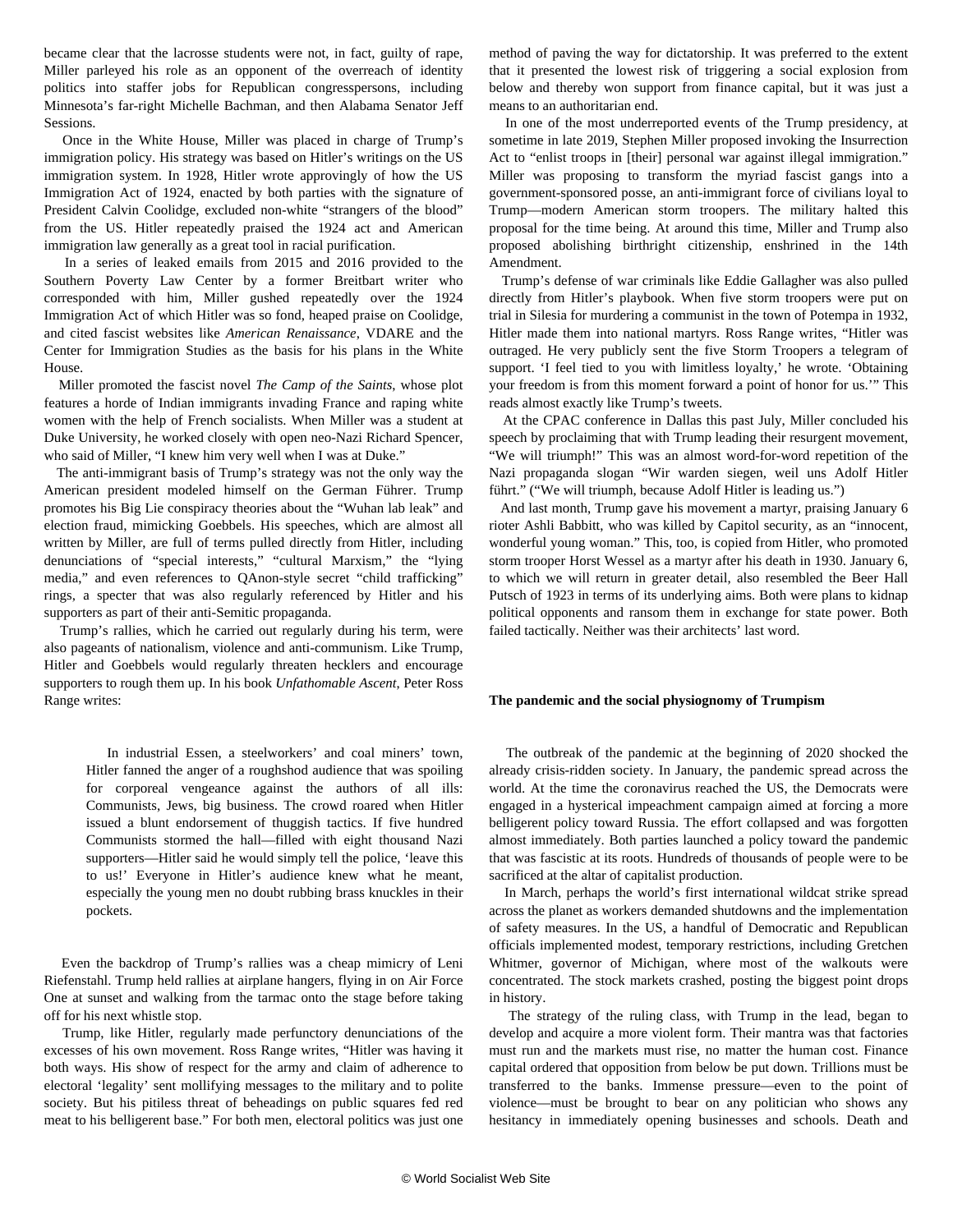profits, full steam ahead.

 Trotsky made clear that the petty-bourgeoisie, in the epoch of capitalist decay, can be inspired by the revolutionary resolution of the working class and follow it in the struggle for socialism. But in the absence of a movement of the working class, as Trotsky wrote in August 1932: "The economically powerful big bourgeoisie, in itself, represents an infinitesimal minority of the nation. To enforce its domination, it must ensure a definite mutual relationship with the petty bourgeoisie and, through its mediation, with the proletariat."

He continued:

 When the social crisis takes on an intolerable acuteness, a particular party appears on the scene with the direct aim of agitating the petty bourgeoisie to a white heat and of directing its hatred and its despair against the proletariat. In Germany, this historical function is fulfilled by National Socialism (Nazism), a broad current whose ideology is composed of all the putrid vapors of disintegrating bourgeois society.

 Over the course of the months that followed the initial shutdowns, the social basis of Trump's blend of American fascism crystallized and its essence appeared more clearly. Finance capital, through Trump, mobilized the shop owners and layers of the professional petty-bourgeoisie as its shock troops against the working class. Though likely not the majority of these layers, a profoundly backward set of real estate agents, salon owners, veterans, off-duty soldiers and restauranteurs grew more enraged and violent. The death toll grew as did social anger over the government's policy of death and profits, and Trump whipped up his big lies to scapegoat China for the crimes of the US ruling class.

 In April, Trump tweeted "LIBERATE" Michigan, Minnesota and Virginia from those states' Democratic governors' imposition of mild restrictions to stop the spread of the pandemic. In April and May, Trump supporters and fascist militias protested at state capitols with their assault rifles, demanding an end to all COVID-19 mitigation measures and a return to work.

 Trump grew louder in his claims that mail-in ballots were fraudulent and that the Democrats, illegal immigrants and socialists were plotting to steal the election. In May, Trump threatened to shut down Twitter after the company notified users that his claims of mail-in ballot fraud were not true. Anti-Asian hate crimes became more commonplace as a result of efforts to scapegoat China. It was a veritable celebration of social murder, the Heideggerian "Being-toward-death," Francisco Franco's "Viva La Muerte." The markets were elated when Trump declared in May that the US would reopen, "vaccine or no vaccine."

 On May 25, George Floyd was murdered by Minneapolis police. Eight percent of the total US population was to participate in the protests that ensued across the country.

 Beginning with his June 1 Rose Garden speech, Trump responded to the mounting opposition to his polices with a several-month-long attempt to invoke the Insurrection Act, impose martial law, cancel the elections if necessary and declare that protesters were terrorists subject to mass incarceration without trial. Such a move would have firmly established his control over the military.

#### **The significance of the June 1 coup attempt**

On the evening of May 28, Trump denounced the mass protests that had

spread throughout the country, attacking the protesters as "THUGS." He warned: "When the looting starts, the shooting starts."

 On May 30, he tweeted that protesters at the White House would be "greeted with the most vicious dogs, and the most ominous weapons," and would be "really badly hurt, at least." In their book *I Alone Can Fix It*, reporters Carol Leonning and Philip Rucker describe internal deliberations that confirm exactly what the WSWS was writing at the time of the June putsch attempt. In a White House strategy meeting on May 30, Stephen Miller, always in the inner circle, argued for the invocation of the Insurrection Act. "Mr. President, you have to show strength. They're burning the country down," he said.

 Chairman of the Joint Chiefs of Staff Gen. Mark Milley, also present at the meeting, argued that invoking the Insurrection Act would lead to a drastic escalation of the crisis. He did not oppose martial law as a defender of democratic rights, but as a defender of the crown jewels of the American state. The military was prepared to crush an insurrection, Milley said, but the time had not come yet.

 On June 1, Trump was enraged by media coverage of his retreat to the White House bunker as protesters descended on the area. He again discussed invoking the Insurrection Act, but Esper advised against it.

 Trump "slammed on the resolute desk and yelled that Esper wasn't helping him fix the problem." He suggested Milley command a military operation to take over Washington D.C. and suppress the protests. The military refused. "Now red in the face, Trump demanded that somebody give him a solution because this chaos in the streets required an immediate and deafening response." Trump shouted, "You're all fucked up, every one of you is fucked up."

 Though Trump had again not yet ordered the invocation of the Insurrection Act, Leonning and Rucker write that "Esper sensed the president was on the verge of giving them a direct order to activate soldiers." To pre-empt this, Esper promised 5,000 additional National Guard troops and 5,000 federal law enforcement officers. Trump was reportedly frustrated, but agreed.

 Immediately after this meeting, Trump, Attorney General William Barr, Esper and Milley held a conference call with governors about the demonstrations. Trump declared at the meeting that Milley was "in charge" of the operation, which contradicted the military's demands for civilian control. Nevertheless, Esper and Milley both repeated the need to "dominate the battle space."

 Trump expressed his attitude to all forms of social opposition. "It's a movement," he said, matter-of-factly. "If you don't put it down, it will get worse and worse." The Democratic Party agreed, and deployed police or the National Guard to crush protests in almost every major Democratic state and city.

 After the meeting, staff for various governors who were on the call believed the president was about to impose martial law.

 Several high-level military figures met that afternoon to try to stop Trump from invoking the Insurrection Act. It appeared likely that the military would refuse orders to impose the Act, and Trump feared making any move that would set up a definitive break with the Pentagon.

 That afternoon, Trump delivered his infamous Rose Garden speech, declaring that he was "dispatching thousands and thousands of heavily armed soldiers, military personnel and law enforcement officers to stop the rioting, looting, vandalism, assaults and the wanton destruction of property." He added, "If a city or state refuses to take the actions that are necessary… then I'll deploy the United States military and quickly solve the problem for them."

 Later that evening, Esper and Milley walked with Trump across Lafeyette Square, which federal police had just cleared of peaceful protesters with vicious force. According to Leonning and Rucker, "some White House aides told Barr, Esper and Milley to trail several paces behind Trump, allowing him to lead the entourage alone." Trump took his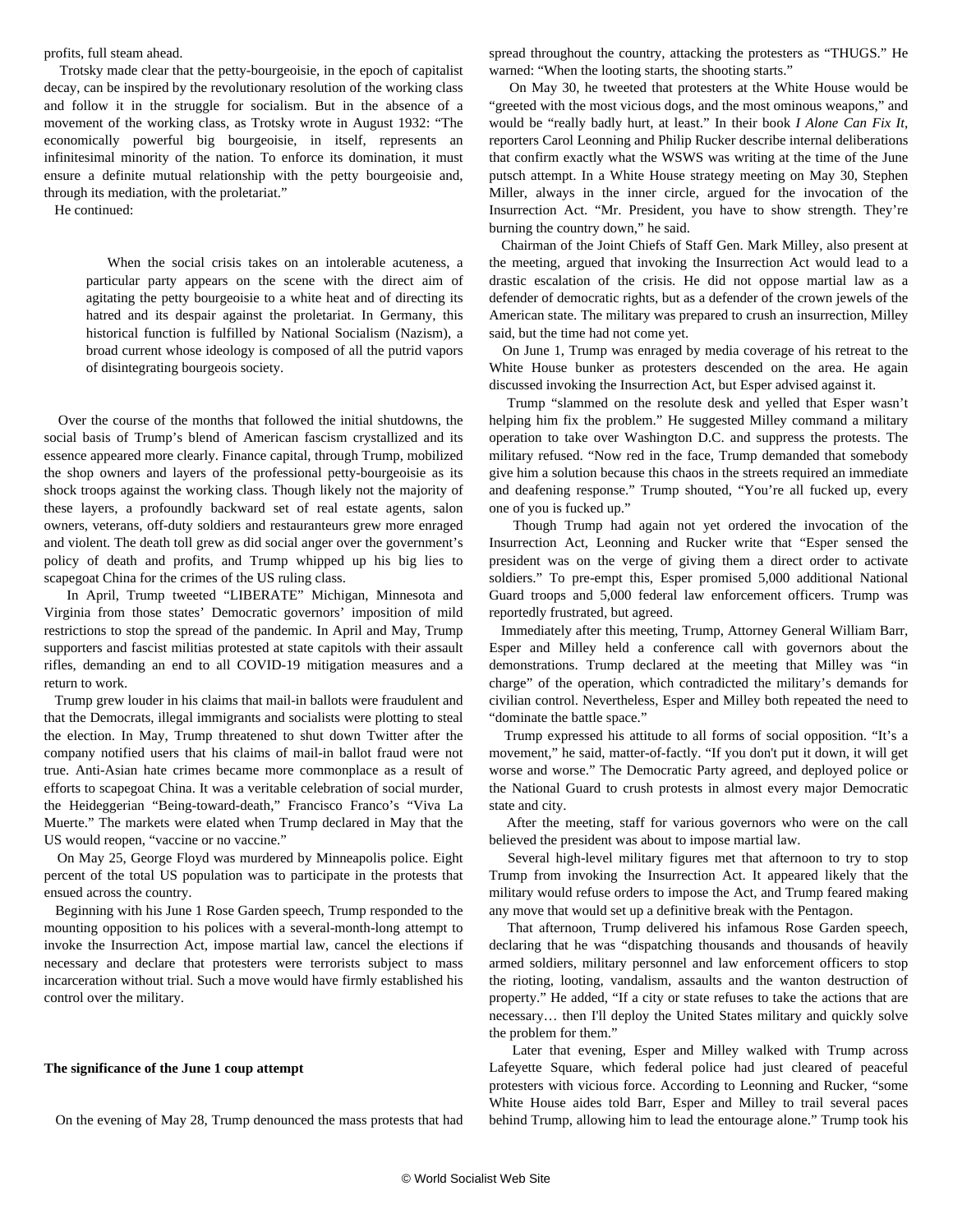photos holding a bible in front of St. John's church. That night, Esper was photographed meeting with deployed members of the National Guard.

 Though questions remain about Milley and Esper's efforts to play both sides, the military brass viewed the clearing of Lafayette Square as an attempt by Trump to establish his control over the military through the defense secretary and the chairman of the Joint Chiefs. Under immense pressure from within the armed forces, Esper gave a press conference on June 3 in which he attempted to excuse his behavior, claiming he was misled into appearing with Trump. He weakly said he thought he was inspecting a nearby bathroom and explicitly stated that the Department of Defense opposed invoking the Insurrection Act. "The option to use activeduty forces in a law enforcement role should only be used as a matter of last resort, and only in the most urgent and dire of situations," he said.

 Shortly after Esper's press conference, Esper and Milley traveled to the Oval Office to meet with Trump. Trump reportedly screamed at Esper, "You betrayed me! You're fucking weak! What is this shit? *I* make the decisions on the Insurrection Act. *I'm* the president, not you. This is about presidential authority. This is about presidential prerogative."

 On June 10, Trump targeted social protests in Seattle and Portland, claiming protesters were "terrorists" and again demanding the deployment of the military, though he was opposed from within his cabinet.

 In August, Trump again demanded the deployment of the military in Portland to clear a protest camp there. Federal police without badges or name tags began arresting people on the streets and taking them away in unmarked cars. When Trump again demanded the implementation of the Insurrection Act, Attorney General Barr explained that martial law risked triggering a massacre that would spark an uncontrollable reaction from the population. "For every one of these that works there's a Waco where people are killed," he said.

 On August 25, fascist Kyle Rittenhouse murdered protesters in Kenosha, Wisconsin and was praised by the president for exercising his rights. Five days later, anti-fascist Michael Reinoehl was assassinated by federal agents in Lacey, Washington and denounced by Trump as a communist and a criminal who deserved to die.

#### **The 2020 election**

 In September of 2020, polls showed Trump losing heavily to Biden, largely as a result of the mass death and social suffering caused by the government's response to the pandemic. Trump escalated claims of voter fraud and ordered supporters not to vote by mail. On September 23, Trump said at a press conference that he would not accept the outcome of the election if he lost. "We're going to have to see what happens… the ballots are a disaster," he said.

 On September 24, he told a rally in North Carolina that he was "not sure" the election would be fair. During the first presidential debate on September 29, he was asked to condemn the Proud Boys, to which he replied, "Proud Boys, stand back and stand by." Biden continued to shrug off these threats, claiming they were merely proof of Trump's instability, not part of a fascist strategy to overturn the election. Biden instead appealed to his supporters for calm.

 In early October, Trump tested positive for COVID-19 and nearly died. On October 5, he demanded to leave Walter Reed Hospital and to return to the White House to be at the center of his ongoing plot. He produced a video of his return that almost exactly mimicked Leni Riefenstahl's fascist propaganda film for Hitler, *Triumph of the Will*, shot for shot.

 On the night of October 7, as the election campaign reached a fever pitch and the COVID-19 death toll swelled into its second wave, the FBI arrested members of a fascist paramilitary unit that was planning to kidnap

Democratic Governor Gretchen Whitmer and raid the Michigan State Capitol in a bid to trigger an uprising. Their chief grievance was that Whitmer had imposed temporary restrictions on businesses due to the pandemic and that Democrats were planning to steal the election. They had met and organized their plot at protests called by Trump to "liberate" the state. On October 8, Trump responded to the news by attacking Whitmer, falsely claiming she shut down churches during the pandemic.

 On October 15, Trump defended the fascist QAnon conspiracy theory, declaring that its adherents "are very much against pedophilia. They fight it very hard." At a rally in Michigan on October 17, he denounced Whitmer's COVID-19 restrictions as the crowd chanted, "Lock her up!" On October 19, Michigan sheriffs and police associations announced they would not enforce a proposed ban on assault weapons at polling stations. On October 27, Trump again downplayed the plot and repeated his denunciations of Whitmer. We now know that some sheriffs, including Barry County's Darr Leaf, planned to seize ballot boxes and impound them so they could not be counted.

 On Election Day, Trump was preparing to declare victory and call for a halt to vote-counting of mail-in ballots, which were slated to be counted after the counting of in-person ballots, which would skew heavily for Trump. He transformed the White House into his election night headquarters, a substantial break in tradition.

 The military was preparing again for the possibility of a massive social explosion. According to Leonning and Rucker:

 In Washington, the triumvirate that had spent so much energy that summer and fall keeping Trump from deploying active-duty troops on the streets of American cities—Esper, Milley, and Barr—were tracking intelligence and social media for any signs of unrest on election day… The trio were also on guard for the possibility that Trump would invoke the Insurrection Act in some way to quell protests or to perpetuate his power by somehow intervening in the election… If Trump won, significant civil unrest was expected in several cities."

 Late on election night, Trump held a press conference and declared he had won the election and that Biden was committing fraud.

 Despite Biden's sclerotic basement campaign, by November 3, 2020 over 80 million people voted to remove Donald Trump from the White House in a massive popular rejection of his brutal vision for the future. Fifteen million more people voted against him in 2020 than in 2016.

 But to the state, it was not the seven million vote difference that determined who would be the next president, but the military, which made clear it would not support Trump if he attempted to remain in power, and emerged as the kingmakers in Washington. Trump fired Esper and attempted to promote his own loyalists into the leadership of the military, the FBI and the CIA. He wanted to dismiss Milley as well, but could not, since top military brass told Trump they would resign en masse if he did so. The details will be the subject of the next report.

#### **The role of the International Committee and WSWS**

 Both the putsch and the response of the Democratic Party testify not to the strength of capitalist class rule, but to its weakness. In his November 2020 lecture delivered in the midst of the election crisis, David North wrote: